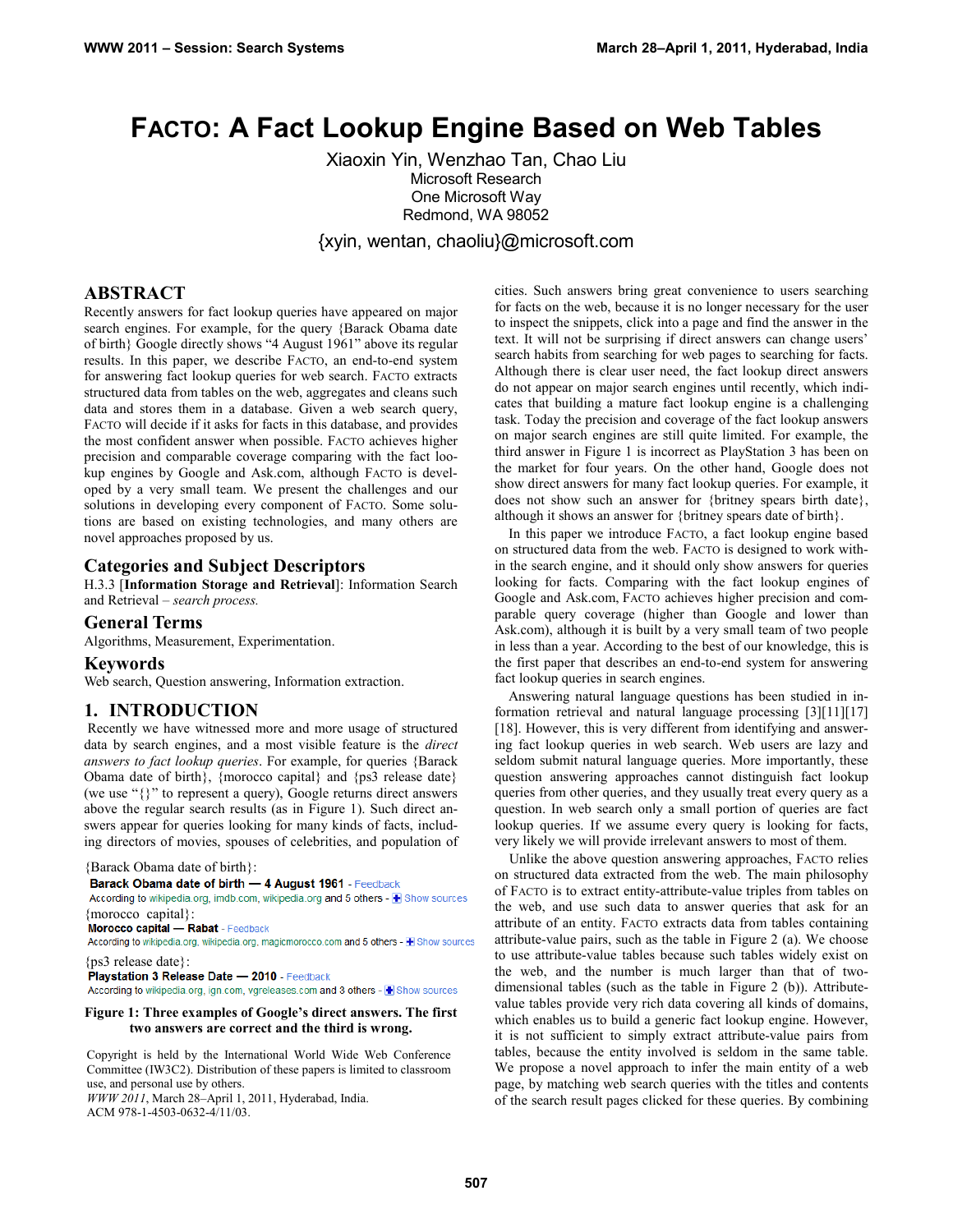

Wikipedia page of Costco

on seattle.mariners.mlb.com

### **Figure 2: An example of attribute-value table and that of twodimensional table**

entities with attribute-value pairs, we create a very large repository of entity-attribute-value triples, which is a most convenient way to store facts in a domain-independent  $way<sup>1</sup>$ . There are significant challenges in almost every step of building this data repository, such as how to identify attribute-value tables, how to find main entity of each page, and how to remove noise from the data.

With the repository of entity-attribute-value triples, FACTO can provide direct answers to queries consisted of an entity and an attribute, such as {Madonna's birth date}. The major challenges in query answering include how to answer queries in which users use an entity name or attribute name that is different from our data, how to judge if a query really contains an entity-attribute pair or just happens to be consisted of an entity name and an attribute name, and how to select the value with highest confidence.

Here is a list of major contributions we made in this paper.

- We build FACTO, an end-to-end system for answering fact lookup queries in web search, which achieves higher precision and comparable query coverage comparing with fact lookup engines of Google and Ask.com. We evaluate the performance of each of the many components of FACTO, as well as that of the whole system.
- We propose a new method to extract entity-attribute-value triples from web pages. Although attribute-value tables can be identified using existing methods, such data is not useful unless we find the corresponding entities, which seldom appear in the tables. We find the important entities in web pages by analyzing the web search queries and the pages clicked for them. We can also extract entities from pages with few or no clicks utilizing the fact that many pages from the same web site have identical format. Our experiments show FACTO achieves high accuracy in extracting data from the web.
- A major challenge in answering fact lookup queries is how to judge if a query is really looking for some fact about an entity, or happens to have an entity name and an attribute name. We apply Authority-Hub analysis [13] by treating entityattribute pairs as authorities and data sources as hubs. An entity-attribute pair provided by many data sources will have high authority score, and a data source providing many authoritative entity-attribute pairs will have high hub score. On-

-



**Figure 3: User Interface of FACTO**

ly the entity-attribute pairs with high authority scores are considered by FACTO.

We conduct an empirical study for each new approach proposed in this paper. We also compare the precision and query coverage of FACTO, Google, and Ask.com, and observe that FACTO achieves higher precision and comparable query coverage. A snapshot of FACTO is shown in Figure 3. FACTO can be accessed at http://lepton.research.microsoft.com/facto/, with examples at http://lepton.research.microsoft.com/facto/about.htm.

The remaining of this paper is organized as follows. Related work is discussed in Section 2. In Section 3 we present our approaches for extracting attribute-values and entities from the web. Section 4 describes the query answering component, including how to find equivalent names of entities and attributes. Experimental results are presented along with the technologies in different sections. We conclude this study in Section 5.

# **2. RELATED WORK**

Answering fact lookup questions has been widely studied in information retrieval and natural language processing, with a good survey in [17]. Studies in this area focus on natural language questions, such as "When was James Dean born" and "Who founded the Black Panthers organization". Different approaches have been proposed, including those based on knowledge base and ontology [11], those based on document retrieval plus answer extraction [18], and those relying on search engines [3]. However, answering natural language questions is very different from identifying and answering fact lookup queries in web search. First, web users are lazy and seldom submit natural language queries, – they tend to send queries like {morocco capital} instead of {where is the capital of morocco}. It is difficult to infer whether a question is being asked and what is being asked from such a short query. Second and more importantly, the above question answering approaches cannot distinguish fact lookup queries from other queries and assume all queries are fact lookup queries. But in web search only a small portion of queries are fact lookup queries, while the majorities are navigational queries, entity queries, transactional queries, etc. If we assume every query is a fact lookup query, very likely we will provide irrelevant answers to most of them.

Web table analysis has been widely studied. Many studies focus on how to distinguish "genuine" tables from the tables for HTML layout purposes. Wang and Hu [20] propose a machine learning based approach for genuine table classification, which uses features such as mean and standard deviation of numbers of rows and columns. Similar features are used in the approach by Cafarella et al. [4], which discovers tables together with their column headers, so that tables on the web can be converted into tables in a rela-

<sup>1</sup> Freebase stores its data in a similar way, as shown in http://wiki.freebase.com/wiki/Data\_dumps.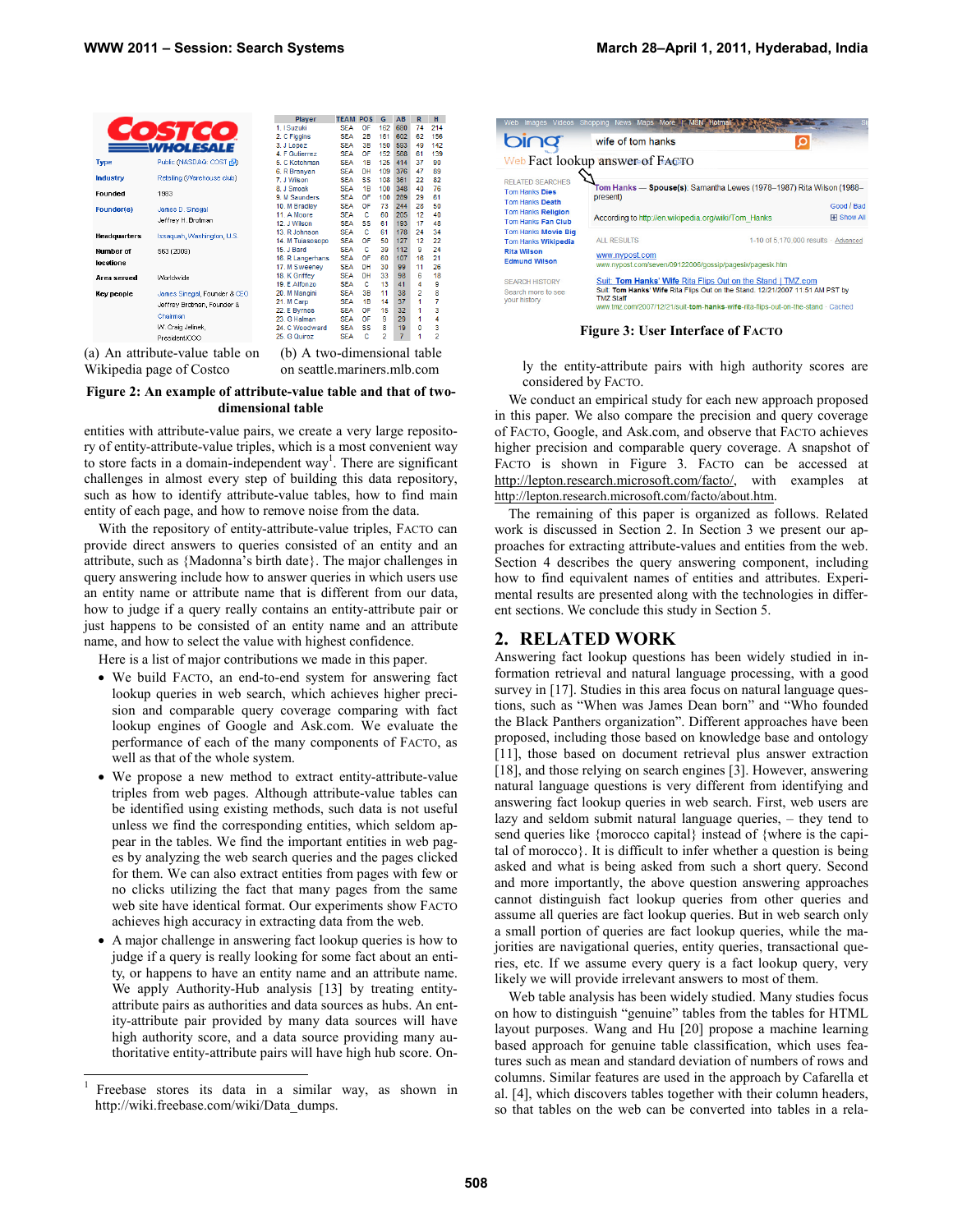tional database. Gatterbauer et al. [10] use visual features of HTML tables in classification. Tengli et al. [19] propose approaches for distinguishing attribute cells and value cells in tables, in order to extract tabular data with semantics. Crestan and Pantel study how to classify attribute-value tables in their very recent work [7]. However, they do not have an accurate way to find the entity that is the subject of each attribute-value table. We solve this problem by matching queries with clicked pages and utilizing sets of pages with same format, which achieves high accuracy.

There are also studies on extracting information from very large document collections. SnowBall [1] starts from a small set of seed facts and keeps expanding it by learning natural language patterns and applying them on text. Paşca et al. propose an approach with the same philosophy [16], and use it to extract one million facts of birth year of people using a seed set of ten facts. These facts are sorted by their confidences and their accuracy ranges from 98.5% (facts with highest confidences) to 75% (facts with lowest confidences). KNOWITALL [9] expands the set of facts using information on the web, by submitting appropriate queries to search engines. TextRunner [2][21] extracts 7.8M facts which are assertions like (*Edision, invented, light bulbs*) from 9M web pages, with accuracy 80.4%. WEBTABLES [5] extracts 154M data tables from billions of documents crawled by Google, and allows users to search these tables and find related attributes or tables.

FACTO shares some common philosophy with some approaches mentioned above, such as using machine learning to distinguish tables containing attribute-values, and exploring attribute correlations which is also studied in [5]. But in general FACTO is very different as it is an end-to-end fact lookup engine, which starts from data extraction from web and can answer fact lookup queries with high precision.

# **3. DATA EXTRACTION**

FACTO contains two major components: Data extractor that extracts entity-attribute-value triples from the web, and query answering engine which identifies the queries looking for facts about entities and answers with the data extracted. In this section we will describe the data extractor.

The architecture of the data extractor is shown in Figure 4. The first component is the *table classifier* which distinguishes attribute-value tables from the vast majority of other tables. The problems of identifying "genuine" data tables has been widely studied in [4][7][10][19][20], and we adopt a machine learning based approach similar to that in [4], as described in Section 3.2.

The second component is the *URL pattern summarizer*, which finds sets of pages with same format [22]. Many web sites contain large sets of pages with same format. We treat each set of pages of same formats as a *data source*. By analyzing data from different pages in a data source, we can filter out many false positive attribute-value tables, as described in Section 3.5.

The third component is the *entity extractor* that is described in Section 3.4. It extracts the main entity of each web page by analyzing web search queries with clicks on this page or pages of same format. For a page that is clicked as a web search result, its main entity can often be found by matching user queries with the page title, header, or contents. For example, a user may search for {Costco company} and click http://en.wikipedia.org/wiki/Costco (the page containing the table in Figure 2 (a)), and we can infer the main entity for this page is "Costco", which appears in both the query and the page title. For pages that receive few or no clicks, we identify their main entities by analyzing pages with the



**Figure 4: Overview of Data Extractor** 

same format and learning how to extract entity names by building HTML wrappers.

The final step is to join the entities with the attribute-values extracted from tables, in order to create a large repository of entityattribute-value triples.

# **3.1 A Survey of Tables on the Web**

Before describing our approach, we first explain why we choose attribute-value tables as our main data source. According to our observation, a significant portion of tables on the web are attribute-value tables, with first column containing attribute names and second column containing values. Cafarella et al. [5] have shown the web contains a huge number of relational tables, i.e., two-dimensional tables providing values of multiple entities on multiple attributes. We perform an empirical study to compare the amount of both types of tables. We randomly select 1000 HTML tables from all indexed pages of Bing, and manually identify each type of tables from them. The statistics of each type of tables are shown in Table 1. The number of attribute-value tables is about 4 times that of relational tables (6.6% vs. 1.6%). This is fairly consistent with the number of attribute-value tables (744M) extracted by our table classifier and the number of relational tables reported by Cafarella et al. in their 2008 paper [5]. On the other hand, each relational table contains about twice more data elements. We also find 63% of data in relational tables are numerical, while this ratio is only 9% in attribute-value tables.

In general, there is a very large amount of data in attributevalue tables, and the data amount is similar to that of twodimensional tables. These two types of tables contain different types of data, – there are more textual data in attribute-value tables and more numerical data in two-dimensional tables. We use attribute-value tables as our data source because most fact lookup queries look for non-numerical facts, such as people or locations.

**Table 1: Comparing attribute-value tables and relational tables** 

|                                            | <b>Attr-value tables</b> | <b>Relational tables</b> |  |
|--------------------------------------------|--------------------------|--------------------------|--|
| Total number                               | 744M (from 20B           | 154M (reported by        |  |
|                                            | web pages)               | Cafarella et al. [5])    |  |
| Percentage (in ran-                        | 6.6%                     | 1.6%                     |  |
| domly selected tables)                     |                          |                          |  |
| $Avg.$ # entities                          |                          | 10.31                    |  |
| $Avg.$ # attributes                        | 14.38                    | 3.63                     |  |
| $Avg.$ # data elements                     | 14.38                    | 38.88                    |  |
| Percentage of numeri-<br>cal data elements | 8.85%                    | 62.86%                   |  |

# **3.2 Table Classification**

The problem of how to distinguish data tables and non-data tables has been studied in [4][7][10][20], and we just adopt the approach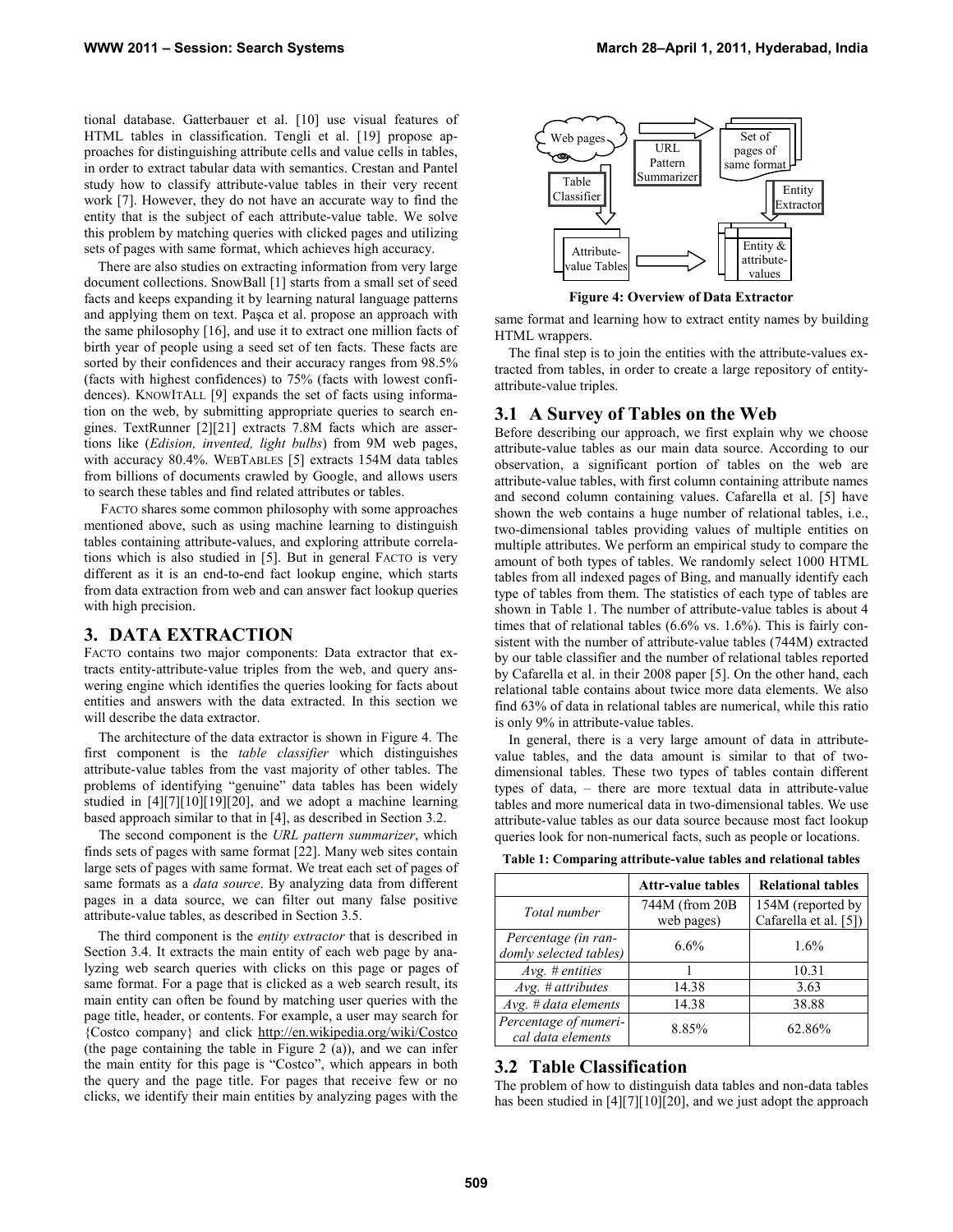in [4] with a different feature set, which is designed for distinguishing attribute-value tables. The feature set includes features such as numbers of non-empty cells in the first and second columns, mean and standard deviation of number of non-empty cells in each row, those of text length of cells in each column, and percentage of non-empty cells and distinct cells in each column.

We use SVM to train classifiers for distinguishing attributevalue tables, based on a manually labeled training set containing 138 positive examples (attribute-value tables) and 523 negative ones. libSVM [6] is used with four types of kernels: Linear, Polynomial, RBF and Sigmoid. We use the 1000 randomly selected HTML tables to test the accuracy of our table classifier. They are manually labeled and 66 of them are attribute-value tables. SVM with a linear kernel achieves highest F1 of 0.759 (precision 0.696 and recall 0.833), and thus we use it in FACTO.

### **3.3 Summarizing URL Patterns**

It is very common for a web site to contain many pages in the same format, which contain same or similar sets of attributes for different entities. For example, celebrina.com has a page for each company (e.g., http://www.celebrina.com/madonna.html for Madonna). These pages have the same format and each of them contains an attribute-value table with the same set of attributes. Such sets of uniformly formatted pages also exist on many popular web sites such as Wikipedia, facebook and dpreview. They are very useful in data extraction, as we can learn the format from some pages and use that to extract data from other pages.

We use an approach from our previous work [22] for finding pages of the same format, and we briefly describe it here for completeness. In [22] it is found that web pages from a domain can be automatically divided into many groups simply based on their URLs. This approach has high accuracy in finding sets of pages in the same format, – experiments show that in about 96% of cases two URLs in the same group have same format. This approach is based on *URL patterns*, which are regular expressions that can match with URL strings. For example, http://www.imdb.com/name/nm\*/bio is a URL pattern, which matches with all IMDB URLs of people's biographies. Because each URL pattern usually contains a set of pages containing same or similar sets of attributes for different entities, we treat each URL pattern as a *data source*. Many of the following analyses will be applied on data from each data source separately.

# **3.4 Extracting Entities**

The attribute-values extracted from a web page are not useful unless we can identify which entity they are about, which usually needs to be extracted from somewhere else in the page. According to our observation and experiments (see Section 3.6), the attribute-values from a page are usually about the entity that this page talks about, and we call such entity as the *main entity of the page*. It is a challenging task to identify the main entity of a page, as a page may contain many entities.

For each web page, usually there is only one entity that the web search users query for, which is the main entity of the page. Therefore, the main entity can often be found by matching user queries with clicks on this page with the page contents. For example, a user may search for "Britney Spears music" and click on http://www.last.fm/music/Britney+Spears, whose title is "Britney Spears – Discover music, videos, concerts, & pictures at Last.fm". The longest common substring of the query and the title is "Britney Spears", which is the entity that this page is about. More importantly, every artist's page on www.last.fm (i.e., every page following URL pattern http://www.last.fm/music/\*) has a title like

"(artist's name) – Discover music, videos, concerts, & pictures at Last.fm". If we can find this from a few such pages based on user queries, we can extract the main entity from every such page.

FACTO has two components for entity extraction: Wrapper builder and wrapper ranker. The wrapper builder is responsible for finding the main entity of a page given a user query with click(s) on that page, and building a wrapper for it. It tries to match the query with the page title and the text in each  $\langle h_1 \rangle$  element. If no match is found, it tries to match with each <h2>, and so on, until it finds a match or has tried each element in the page. When matching a piece of text (e.g., title of a page) with a query, we look for the longest sequence of words in the text, so that each word appears in the query except stop words (e.g., "a", "the", "is", "for"). This longest sequence is treated as the entity name, and a regular expression is built by replacing this entity name with "(\*)", which indicates the part to be extracted.

FACTO uses wrappers based on HTML tag-paths [15]. For example, when matching query {Britney Spears music} with her page on Last.fm, FACTO builds two wrappers, one from title and one from header. The one from title is "<html><html>thed>  $\text{with}\{-\text{the odd} \geq \text{the odd} \}$ Discover music, videos, concerts, & pictures at Last.fm", and the one from header is "<html><br/>body><div><div><div><h1>(\*)". Both can extract "Britney Spears" as the entity name.

 The second component for entity extraction is wrapper ranker. Usually many wrappers are built for web pages from a data source. Some of them are incorrect for different reasons, such as some user queries not containing the complete entity name. We need to rank these wrappers and choose the entity extracted from the best wrapper applicable to each page.

In the ideal case wrappers should be ranked by precision and recall. But we cannot directly measure them because we do not use labeled data. We try to measure precision and recall based on the pages from which entities can be extracted using user queries. For each web page  $d$  and query  $q$  with clicks on  $d$ , let match(d, q) be the entity found by matching q with d. Let  $Q(d)$ be the set of distinct queries with clicks on  $d$ . For any entity  $e$ extracted from  $d$ , we estimate the probability of  $e$  being correct as

$$
p^{+}(e) = \frac{|\{q|q \in Q(d), \text{match}(d,q) = e\}|}{|Q(d)|}, \tag{1}
$$

which is the portion of queries in  $Q(d)$  from which e can be inferred as the entity. Let  $D$  be the set of web pages of a data source. Let w be a wrapper for D and  $w(d)$  be the entity extracted by applying  $w$  on  $d$ . The precision of  $w$  can be calculated by

$$
\text{precision}(w) = \frac{\sum_{d \in D, w(d) \neq \emptyset} p^+(w(d))}{|\{d | d \in D, w(d) \neq \emptyset\}|},\tag{2}
$$

The recall of  $w$  can be calculated by

$$
\text{recall}(w) = \frac{\sum_{d \in D, w(d) \neq \emptyset} p^+(w(d))}{|\{d|d \in D, \exists w', w'(d) \neq \emptyset\}|},\tag{3}
$$

The score of wrapper  $w$  is defined as the harmonic mean of precision and recall, i.e.,

$$
score(w) = \frac{2 \cdot precision(w) \cdot recall(w)}{\text{precision}(w) + \text{recall}(w)}.
$$
 (4)

For each web page, we extract the main entity using the wrapper with highest score.

# **3.5 Extracting Attribute-Values**

The last step of data extraction is to extract attribute-value pairs from attribute-value tables, and combine them with the main entity from each page. It is rather straight-forward to extract attributes and values from the first and second column of an attribute-value table. However, our table classifier only considers the contents in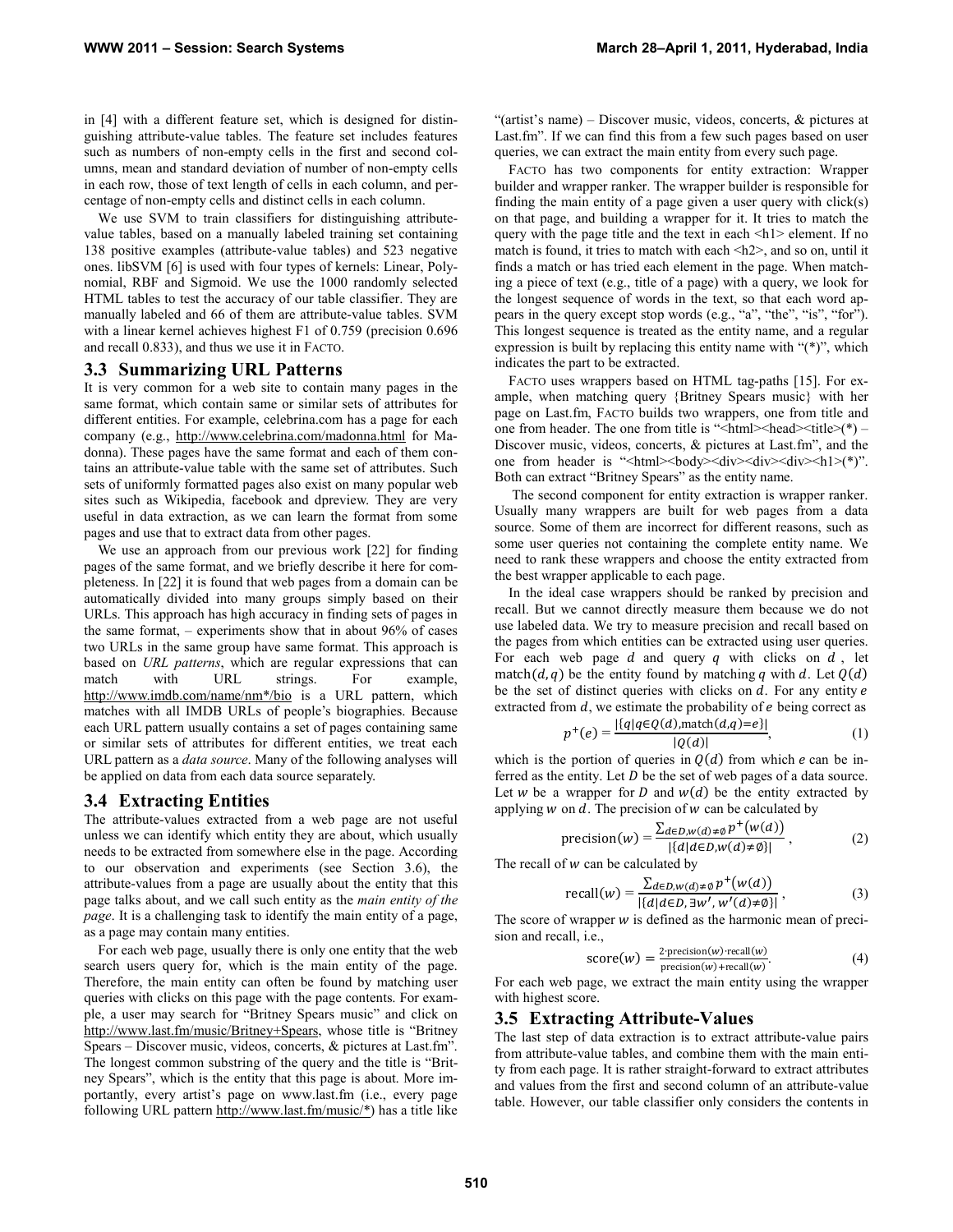an individual table, which is often insufficient to make the right decision. Some tables classified as attribute-value tables are false positives. We find the majority of these false positives fall into two categories. The first category contains tables with same contents that appear on many pages, such as the table in Figure 5 (a). The second category contains tables containing a set of values without attributes, such as the table in Figure 5 (b).

| Log in   | Contact us        | <b>Britney Spears</b> | Paris Hilton                     |
|----------|-------------------|-----------------------|----------------------------------|
| Help     | Customer services |                       | Jennifer Lopez   Jessica Simpson |
| About us | Store locations   | Madonna               | Jessica Alba                     |
| (a`      |                   |                       | (b                               |

#### **Figure 5: Examples of false positives of attribute-value tables**

Both types of false positives can be detected by computing statistics of attribute-value pairs extracted from pages in a data source. For each attribute appearing in a data source, we compute (1) entropy of all values of this attribute, and (2) number of pages containing this attribute. If the values of an attribute have very low entropy, this attribute contains little information and is very likely to belong to the first category. If an attribute appears in a small number of pages, it is unlikely to be a real attribute, which should exist in multiple entities. We ignore an attribute if it appears in less than five pages or its values have entropy less than 0.5. A table is ignored if it contains no useful attributes.

# **3.6 Experiments on Entity and Attribute-Value Extraction**

Here we report the experiment results on extracting entity and attribute-values. We extract 744M attribute-value tables from 20B web pages in Bing's index on 2010/06/22. These tables come from 417M web pages. To extract entities we use all query-click logs from U.S. market during 2008/08/01 to 2009/05/31, which contains each search query and all URLs clicked for it by any user. Among the 417M web pages containing attribute-value tables, we extract an entity from each of 93.3M pages, which contain 164M attribute-value tables and 749M attribute-value pairs. No entity is extracted from majority of pages because majority of pages are not in English and thus have no or very few clicks in the logs of U.S. market. After removing noise according to Section 3.5, there are 603M entity-attribute-value triples left.

We first test the accuracy of FACTO in entity extraction. We manually inspect 50 uniformly randomly selected entities, and use Amazon Mechanical Turk (MTurk) to inspect 500 of them, in order to see if they are the main entities in the corresponding web pages. An example MTurk question is shown in Figure 6. Each question is answered by three workers of MTurk, and all answers of "cannot access page" are ignored unless all three workers say

You will be given a web page and an entity's name, and you need to judge if this web page is For example, http://www.last.fm/music/Jennifert-Lopez is about the minister and we have the space of the starting and about this entity. For example, http://www.last.fm/music/Jennifert-Lopez is about "Femifer Lopez", http: 80@N00/216984427/ is about "Famed Hitachi Poster: Technology in Action" (name of the photo), http://www.amazon.com/Cloud-Twilight-Sea-Turtle-Constellation/dp/B001CW7CVK is about "Cloud b Twilight Constellation Night Light", and http://www.cnn.com/2010/POLITICS/02/08/john.murtha.obit/index.html? hpt=T2 is about the event of "Rep. John Murtha dies at 77

#### Question: Is web page http://www.myspace.com/versus about the entity "Mrs. Chinasky"?

**O**Yes  $\odot$  No

- This web page cannot be opened
- ◯ I cannot understand this web page

If your answer is "no", please tell us what entity this web page is about.

**Figure 6: A question for entity relevance on Mechanical Turk** answer for query {red hair}, which is not a fact lookup query. We

so. The accuracy according to voted result for each entity is shown in Table 2, and the average accuracy is 97.4%.

**Table 2: Accuracy of Entity Extraction** 

|                                                   | Relevant      | Irrelevant |  | Tie                            | Cannot access page |
|---------------------------------------------------|---------------|------------|--|--------------------------------|--------------------|
| MTurk                                             | 486           | 12         |  |                                |                    |
| Manual                                            | 48            |            |  |                                |                    |
| Excluding cases of "tie" and "cannot access page" |               |            |  |                                |                    |
| $\#cases$                                         | Avg. accuracy |            |  | 95% conf. interval of accuracy |                    |
| 548                                               | $97.4\%$      |            |  |                                | $[96.1\%, 98.8\%]$ |

We also test whether the extracted tables contain attributevalues relevant to the specified entity. Again we manually inspect 50 uniformly randomly selected tables, and use MTurk to inspect 500 of them. For each table, we ask the worker to judge if it contains attribute-values of the specified entity. The results are shown in Table 3, and average accuracy is 89.2%.

**Table 3: Accuracy of Attribute-Value Tables** 

|                                                               |               | Relevant   Irrelevant |  | Tie | No such page, table,<br>or entity |
|---------------------------------------------------------------|---------------|-----------------------|--|-----|-----------------------------------|
| MTurk                                                         | 421           | 52                    |  | 26  |                                   |
| Manual                                                        | 43            |                       |  |     |                                   |
| Excluding cases of "tie" and "No such page, table, or entity" |               |                       |  |     |                                   |
| #cases                                                        | Avg. accuracy |                       |  |     | 95% conf. interval of accuracy    |
| 520                                                           | 89.2%         |                       |  |     | $[86.6\%, 91.9\%]$                |

Here we show some typical attribute-value tables of two randomly chosen entities. The first entity is "Ameritrade", which has ten tables extracted, and here are two of them:

| http://www.linkedin.com/comp-<br>anies/ameritrade?lnk=vw_cprofile |                                  | http://www.wikinvest.com/wiki/Am<br>eritrade |        |             |
|-------------------------------------------------------------------|----------------------------------|----------------------------------------------|--------|-------------|
| Headquarters                                                      | Greater Omaha Area               | P/E                                          | 16.4   | <b>AVG</b>  |
| Industry                                                          | <b>Financial Services</b>        | EV/EBITDA ▶                                  | 10.4   | <b>AVG</b>  |
| Type                                                              | Public Company                   | $ROA \blacktriangleright$                    | 4.10%  | <b>AVG</b>  |
| <b>Status</b>                                                     | <b>Operating Subsidiary</b>      | ROE                                          | 21.50% | <b>HIGH</b> |
|                                                                   | Company Size 1001-5000 employees | Debt to Equity $\blacktriangleright$         | 4.1    | AVG         |
| Founded                                                           | 1997                             | Interest Coverage                            |        |             |
| Website                                                           | http://www.ameritrade.           | Ratio $\blacktriangleright$                  | 12.9   | <b>HIGH</b> |
|                                                                   | com                              |                                              |        |             |

The second entity is "Atlantic City", with 156 attribute-value tables extracted, and here are two examples.

| http://eppraisal.com/localpages/<br>new%20jersey/atlantic%20city.aspx |              |      |  |
|-----------------------------------------------------------------------|--------------|------|--|
| Average Temp in Janu-                                                 |              | Hun  |  |
| ary:                                                                  | 31.7 degrees | Ven  |  |
| Average Temp in July:                                                 | 76 degrees   | Visi |  |
| Average Snowfall:                                                     | 16.3 inches  | Poir |  |
| Average Precipitation:                                                | 45.11 inches | Pres |  |
| Average Sunny Days:                                                   | 56           | Lev  |  |
|                                                                       |              |      |  |

| http://fr.weather.yahoo.com/usnj/<br>usnj0015/index_c.html |             |  |
|------------------------------------------------------------|-------------|--|
| Humidité:                                                  | 70%         |  |
| Vent:                                                      | $N/13$ km/h |  |
| Visibilité:                                                | 16.09 km    |  |
| Point de rosée:                                            |             |  |
| Pression:                                                  | 1019 mb     |  |
| Lever du soleil :                                          | 6:49        |  |
| Coucher du soleil 18:50                                    |             |  |

# **4. QUERY ANSWERING**

After extracting entity-attribute-value data from the web, we store them in a relational database with an index built on entity and attribute. Given a web search query, FACTO tries every way to interpret it as a fact lookup query by considering part of the query as an entity and part as an attribute. A major challenge is how to judge if a query is really a fact lookup query, or happens to contain an entity name and an attribute name. For example, FACTO extracts an entity "Red" with an attribute "hair" from http://dcanimated.wikia.com/wiki/Red, and thus it will provide an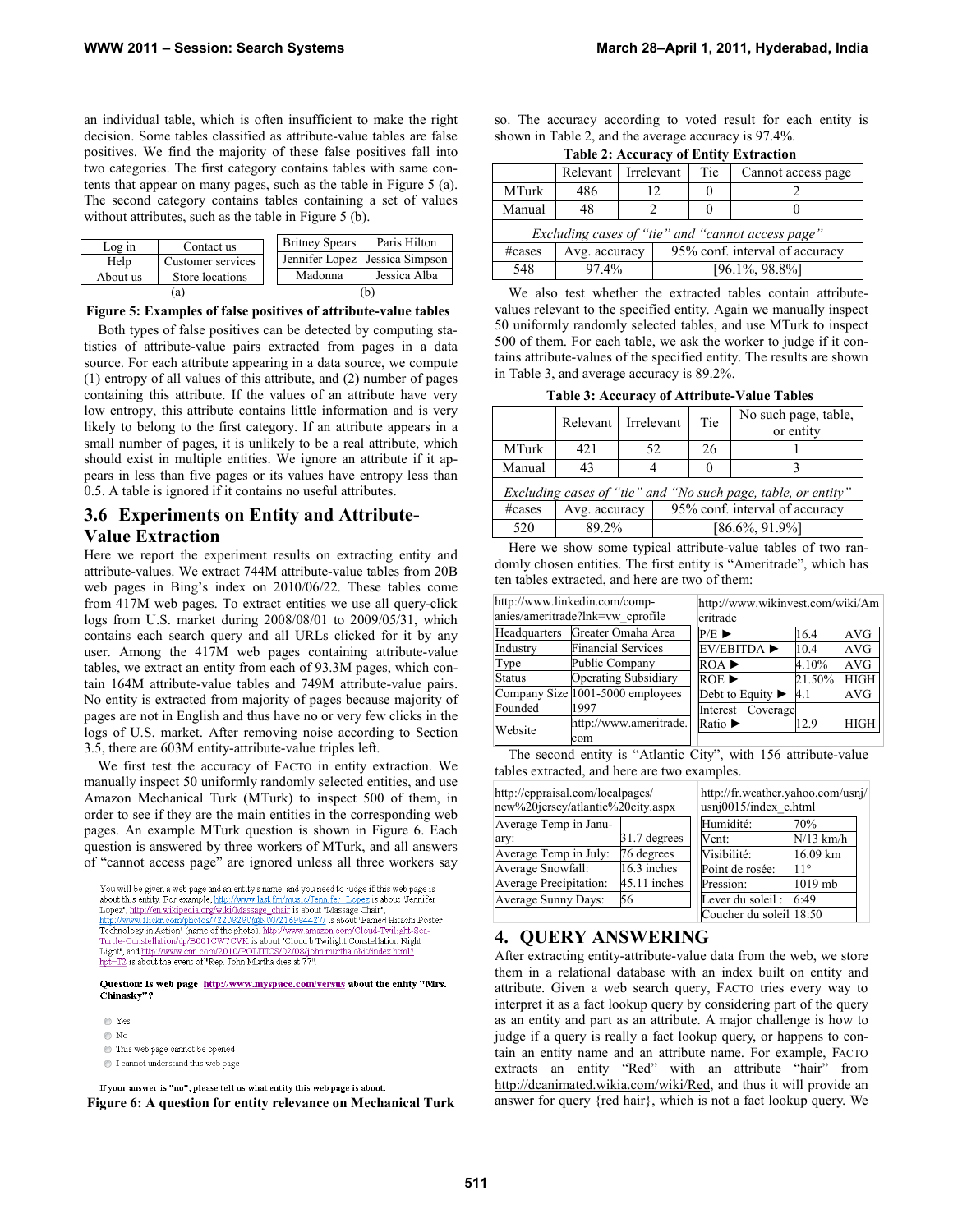use Authority-Hub analysis [13] by treating entity-attribute pairs as authorities and data sources as hubs. An entity-attribute pair provided by many data sources will have high authority score, and a data source providing many authoritative entity-attribute pairs will have high hub score. We select the entity-attribute pairs with high authority scores as the ones to be answered by FACTO.

Another challenge is that users often use entity/attribute names that are different from those in our data. For example, our database contains "date of birth" of "Britney Spears", and users may base contains "date of birth" of "Britney Spears", and users may query with {britney date of birth} or {dob of britney spears}. We use an approach for detecting similar queries [8] [8] to detect equivalent entity names, because entity names are often used as queries. In contrast, attribute names are not directly used as queries, and we detect equivalent attribute names based on the observation that an entity should have same or similar values on the same attribute in two data sources. If two attributes are often associated with the same value for same entity, they are likely to be equivalent.

me value for same entity, they are likely to be equivalent.<br>For each possible interpretation, FACTO queries the database using the entity and attribute and also their equivalent forms. If certain combinations of entity and attribute exist in the database, FACTO retrieves the corresponding values and selects a value with highest confidence among all retrieved values, which is returned as the answer of the query. This procedure is illustrated in Figure 7. We will describe each component in this section.

### **4.1 Query Interpretation**

7. We will describe each component in this section.<br>**4.1 Query Interpretation**<br>We use a rule-based approach for interpreting queries. There exist more advanced approaches on query parsing such as [14]. But we choose a simple, rule-based approach because approaches like [14] require manually labeled training data that is not available to us. Moreover, web users tend to use short and simple queries instead, and a more advanced query parsing approach is unlikely to improve the query coverage significantly.

We use *e* to denote an entity and *a* an attribute. The following five rules are used in FACTO to convert a query into an entity into an entity attribute pair: "*e a*", "*e*'s *a*", "(the)? *a* of *e*", "(what|who|when |where) (is|are|was|were) (the)? *a* of (the)? *e*", "(what|who|when| where) (is  $\arccos \arccos \arccos'$  *e*'s *a*". We also have four specific rules for "how long", "how old", "when was someone born" and "where was someone born".

Given a user query, FACTO finds all possible interpretations of entity-attribute pairs by matching it with every rule in every possible way. FACTO also maintains the list of all attributes in main memory, so that any interpretation without an existing attribute is discarded. All remaining interpretations will go through the following procedure for query answering.

### **4.2 Entity-Attribute Filtering**

There are many queries that happen to contain an entity name and



**Figure 7: Overview of Query Answering System System** 

an attribute name. For example, from http://en.wikipedia.org/ wiki/Sand (film) FACTO extracts an entity "Sand" with an wiki/Sand (film) FACTO extracts an entity "Sand" with an attribute "language", and it may provide an answer for query {sand language}, which actually looks for a book called "The {sand language}, which actually looks for a book called "The Language of Sand". We say an entity-attribute pair is *valid* if (1) this attribute exists for this entity, and  $(2)$  the query constructed by concatenating the entity and the attribute asks for the specific attribute of the entity. For example, ("C China", "capital") is a valid entity-attribute pair, while ("Sand", "language") and ("Seattle", "WA") are not. When the intent of a query is not obvious, we infer it from the clicked URLs of Bing.

We observe that if an entity-attribute pair is provided by many data sources, it is more likely to be a valid pair. This problem is analogous to Authority-Hub analysis [13] by considering entityattribute pairs as authorities and data sources as hubs. An entityattribute pair provided by many data sources is likely to be valid and popular, and should have high authority score. Similarly, a data source providing many authoritative entity-attribute pairs should have high hub score. We implement the iterative method for computing authority-hub scores using MapReduce on a distributed environment of Microsoft [12]. . Initially each data source has score of 1. In each iteration we compute the scores of entityattribute pairs and then those of the data sources. After each iteration we compute the relative change of scores, which is defined based on the vector of scores of all entity-attribute pairs. We keep iterating until the relative change drops below 0.001, which requires five iterations in this problem.

We test the accuracy of this approach by studying if it assigns higher score to valid entity-attribute pairs than to invalid ones. We randomly select 25 entities with at least 10 attributes, and select a valid and an invalid attribute for each entity. In this way we get 25 valid and an invalid attribute for each entity. In this way we get 25 valid entity-attribute pairs and 25 invalid ones. For each valid pair and each invalid pair (either for same entity or not), we test if our approach assigns higher score to the valid pair. The accuracy is defined as the percentage of cases our approach is correct. The accuracy is 85.74%.

There are 509M entity-attribute pairs. After inspecting the data, defined as the percentage of cases our approach is correct. The accuracy is 85.74%.<br>There are 509M entity-attribute pairs. After inspecting the data, we use the 73M pairs with highest authority scores as the entityattribute pairs that FACTO will provide answers for.

### **4.3 Attribute Equivalence**

attribute pairs that FACTO will provide answers for.<br>**4.3 Attribute Equivalence**<br>One major challenge in using extracted data to answer queries is that users may use an attribute name that is different from our data. Similarly, different web sites often use different names for the same attribute, such as "birth date" and "date of birth", "dire tor" and "directed by". In this section we study how to identify equivalent attributes from different web sites, which will help us match the attribute names in user queries with those in our data. that users may use an attribute name that is different from our data. Similarly, different web sites often use different names for the same attribute, such as "birth date" and "date of birth", "direc-

Our key observation is that if an entity appears in multiple data sources, it should have same or similar values on two equivalent attributes. Therefore, if two attributes from two data sources usually have same value on same entity, they are likely to be equivalent. However, we do not know if two entities in different data sources are the same, even if they have same name. Thus we also need to infer equivalence between entities based on their attributes. d "directed by". In this section we study how to identify<br>lent attributes from different web sites, which will help us<br>the attribute names in user queries with those in our data.<br>key observation is that if an entity appear

This problem has been studied in [23], which aims at finding equivalent attribute names across two databases. It infers the similarities between attributes according to whether they have same value on same entity, and infers the similarities between entities larities between attributes according to whether they have same value on same entity, and infers the similarities between entities based on whether they have same value on same attribute. This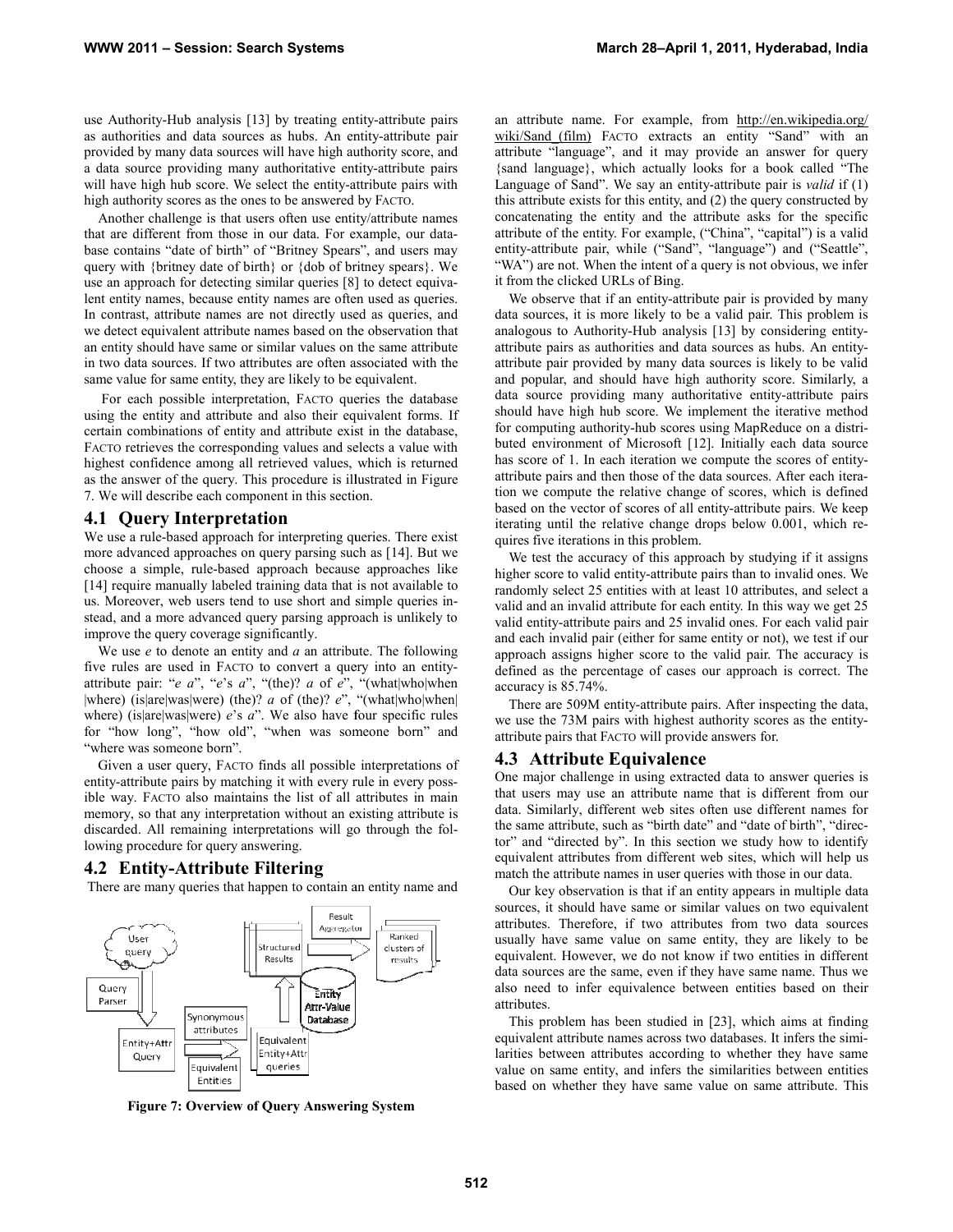|  |  | Table 4: Accuracy of Equivalent Attribute Detection |
|--|--|-----------------------------------------------------|
|--|--|-----------------------------------------------------|

| Two attributes are Count \%Correct |    |       | <b>Example of two attributes</b>                                                         |
|------------------------------------|----|-------|------------------------------------------------------------------------------------------|
| Any                                | 50 | 88%   |                                                                                          |
| Both in English                    | 26 | 88.5% | "population" vs. "population"<br>(estimate)" of "zephyrhills"                            |
| One in English                     | 14 | 92.9% | "family" vs. "familie" (Dutch) of<br>"paeonia"                                           |
| Neither in English                 | 10 | 80%   | "время ожидания" (waiting) vs.<br>"в режиме ожидания" (standby)<br>of "nokia 6260 slide" |

problem is then converted into Authority-Hub analysis [13] by treating attribute-pairs as authorities and entity-pairs as hubs.

We implement a variant of this approach using MapReduce and apply it to the entity-attribute-value triples extracted from the Web. For each pair of attributes (or each pair of entities), we compute their similarity based on their values on different entities (or attributes). An iterative procedure is used, which assigns initial similarity of 1 to all pairs of entities with same name, and keeps computing the similarities between attributes and those between entities based on each other. We ignore pairs of entities with different names because (1) there are too many entities and it is impossible to compute for each pair of them, and (2) our goal is to detect equivalence between attributes.

The above approach can detect equivalent attributes in different data sources. To answer queries we need to know equivalent attribute names independent of any data source. For example, we need to know "dob" and "date of birth" are equivalent, instead of "dob" from a data source and "date of birth" from another. This is done by aggregating the equivalence relationships between attributes from different data sources.

We define the similarity between two attribute names  $a_1$  and  $a<sub>2</sub>$  as the weighted average of similarities between pairs of attributes with these two names in different data sources:

$$
\text{sim}(a_1 = a_2) = \frac{\sum_{n(a_{ig})=a_1, n(a_{kh})=a_2} w(a_{ig}, a_{kh}) \cdot P(a_{ig} = a_{kh})}{\sum_{n(a_{ig})=a_1, n(a_{kh})=a_2} w(a_{ig}, a_{kh})} \tag{7}
$$

, where  $n(a_{ig})$  is the name of attribute  $a_{ig}$  and  $w(a_{ig}, a_{kh}) = \log(\left|\{(e_1, e_2) | e_1, a_{ig} = e_2, a_{kh}\}\right|\right).$ 

Here we evaluate the equivalent attributes detected. The total number of attributes in different data sources is 1.15M. FACTO analyzes the 2.99M pairs of attributes (each in a different data source), with each pair having the same value on at least one entity. It finds 1.26M pairs of attributes with similarity above 0.5.

We evaluate the accuracy of equivalent attributes by uniformly

**Table 5: Synonymous attribute names** 

| address             | phone                    | price               | weight                                      |
|---------------------|--------------------------|---------------------|---------------------------------------------|
| location            | telephone                | list price          | gewicht (Dutch)                             |
| adresse (French)    | phone number             | cost                | poids (French)                              |
| dirección (Spanish) | admissions               | regular price       | peso (Spanish)                              |
| street address      | tel                      | our price           | waga (Polish)                               |
| alamat (Malay)      | general phone            | your price          | peso con batteria in<br>dotazione (Italian) |
| headquarters        | general informa-<br>tion | license             | trong luong (Viet-<br>namese)               |
| adresa (Romanian)   | telephone#               | paperback           | masa (Polish)                               |
| address 1           | teléfono (Span-<br>ish)  | hardcover           | masa ciała (Polish)                         |
| mailing address     | office                   | barnesand-<br>noble | weight kg                                   |
| town                | information              | us list price       | vikt (Swedish)                              |

randomly selecting 50 pairs of attributes and manually label if each pair are truly equivalent. Each pair of attributes come from different data sources, and in 6 of the 50 pairs the attributes have same name. We do not use MTurk because many attribute names are not in English, and MTurk workers may not be diligent enough to find out their meanings. Google Language Detection (http://www.google.com/uds/samples/language/detect.html) used to detect the language of a non-English attribute name.

 The categorized results are shown in Table 4, together with an example in each category. The accuracy is 88%, and the false positives come from attributes with similar sets of values. For example, "overall" and "gameplay" from two game web sites are considered equivalent because both are for ratings of games.

 The above experiment is about equivalence of attributes in data sources. We also check accuracy of synonyms for attribute name, which are independent of data sources. Table 5 shows the top 10 synonymous attribute names (ranked by similarity) of the four attribute names appearing in most data sources: "address", "phone", "price", "weight". We can see most synonyms have same or similar meanings with the original attribute.

# **4.4 Entity Equivalence**

Besides equivalent attribute names, we also need to find equivalent entity names because users often use different entity names from those in our database. Equivalent entity names are generated by finding similar queries of each entity name. The query similarity is computed using a traditional approach in [8] and we briefly describe it here. We convert each query into a vector, by considering each URL as a dimension and the number of clicks on each URL as the value on that dimension. The similarity between two queries is just the cosine similarity between their vectors. We only consider pairs of queries with similarity at least 0.5 when finding equivalent names of entities. The equivalent entity names are pre-

**Table 6: Result of Equivalent Entity Detection** 

| Two entities are                        | <b>Portion</b> | <b>Example</b>                                              |
|-----------------------------------------|----------------|-------------------------------------------------------------|
| Exactly same                            | 87%            | "australian job" vs. "job in australia"                     |
| One belongs to the<br>other             | 7%             | "flightless bird" vs. "large flightless"<br>bird"           |
| One is a certain aspect<br>of the other | 5%             | "will county" vs. "map of will county"                      |
| Different entities                      | $1\%$          | "1972 chevrolet suburban" vs. "1968"<br>chevrolet suburban" |

computed and stored in an indexed database table. We uniformly randomly select 100 equivalent names of entities and manually label if they are truly equivalent, as shown in Table 6.

# **4.5 Data Retrieval and Result Aggregation**

Given a web search query, FACTO generates every possible combination of entity  $e$  and attribute  $a$ . For each combination, it queries the database to get all values, together with URL of the page providing each value. FACTO also tries to replace *a* with every equivalent attribute name of *a*, or replace *e* with every equivalent entity name of *e*. For example, if a query is {britney birthdate}, FACTO will consider "britney" as an entity and "birthdate" as an attribute. Besides getting values for this combination, it will replace "birthdate" with "date of birth" and "dob", and "britney" with "britney spears". FACTO does not replace both entity and attribute at the same time, in order to avoid generating queries with different semantic meanings and to reduce computation cost.

After retrieving a set of values for a query, FACTO needs to select the best value as the answer and shows all URLs providing this answer. Among the values retrieved, some are for the original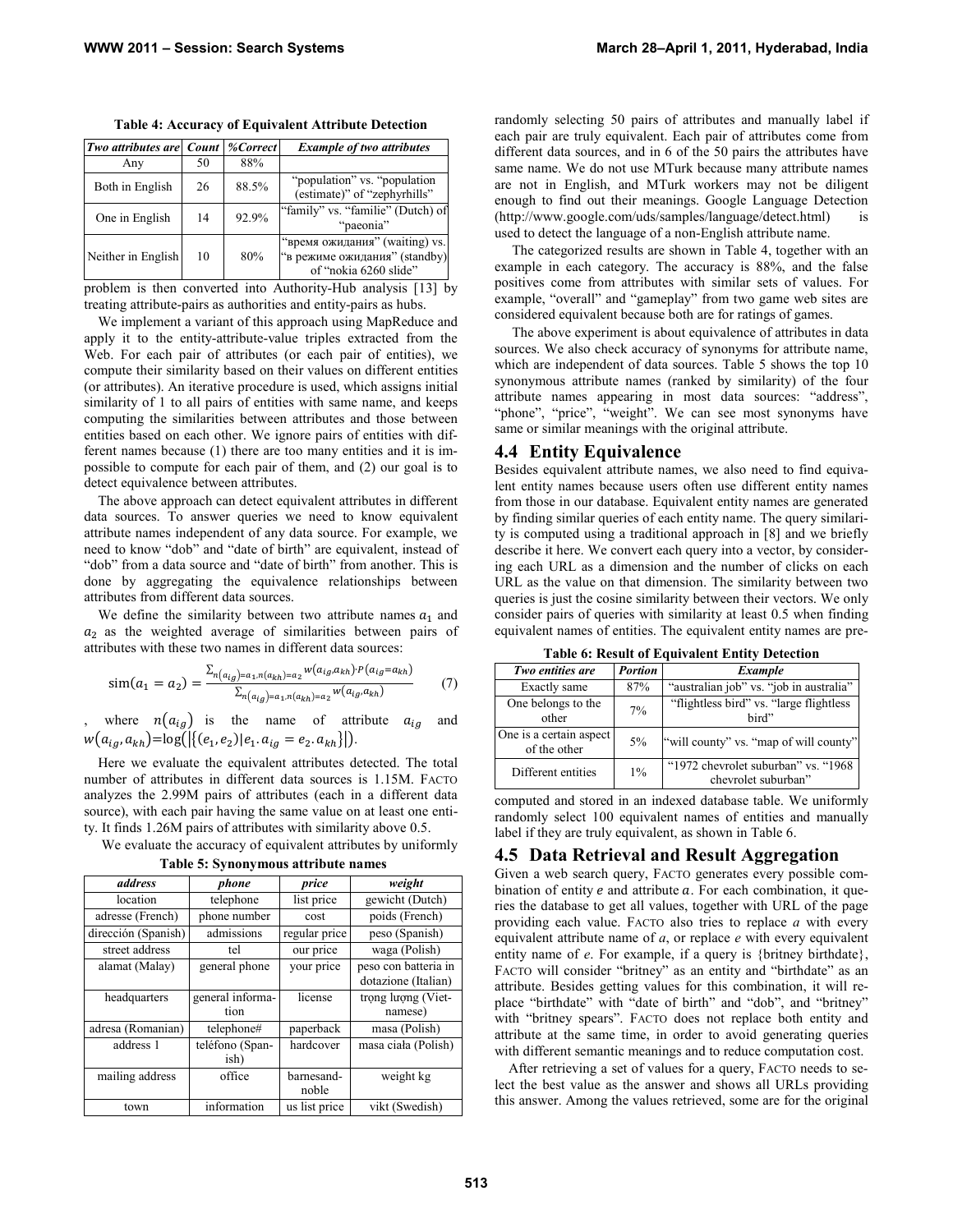entity  $e$  and attribute  $a$ , while some others are for an equivalent entity e' or equivalent attribute  $a'$ . Let  $sim(e, e')$  and  $sim(a, a')$ be the similarities between  $e$  and  $e'$  and that between  $a$  and  $a'$ . The goal of result aggregation is to select a value with highest confidence as the answer.

For each value  $v$ , FACTO stores the URL of the page containing  $v$ , and the StaticRank of that URL. (StaticRank is a measure for query-independent importance of a URL used by Bing Search, which is similar to PageRank.) The weight of a value  $v$  from URL  $u$  is defined as

$$
w(v) = \begin{cases} StaticRank(u), \text{ if } v \text{ is of } e \text{ and } a; \\ StaticRank(u) \cdot sim(e, e'), \text{ if } v \text{ is of } e'; \\ StaticRank(u) \cdot sim(a, a'), \text{ if } v \text{ is of } a'. \end{cases}
$$

If we see the same value from different web domains<sup>2</sup>, we are more confident that this value is correct. Some values may be similar to each other, which also improves the confidence of each of them being correct. Given all values  $v_1, ..., v_k$  from URLs  $u_1, \ldots, u_k$  for e and a, we define the score of each value  $v_i$  as

$$
score(v_i) = w(v_i) + \sum_{\substack{j \in [1,k],\\ domain(u_i) \neq domain(u_j)}} w(v_j) \cdot sim(v_i, v_j)
$$

Similarity between different values is defined based on their types. FACTO considers seven types of values: (1) string, (2) date/time, (3) numerical, (4) duration, (5) length, (6) area, (7) weight. For example, "6.4 lb" is parsed as a value of weight, and "July 1, 1978" as a value of date/time. A value is of type (1) if it does not belong any other type. The similarity between each type of values is defined based on our experiences with data<sup>3</sup>.

After computing the score of each value, FACTO selects the value with highest score as the answer to the query. It also collects all values consistent with the selected value (having similarity no less than 0.9), and show these values when the user clicks "Show All".

### **4.6 Query Answering Experiments**

1

Finally we study the performance of FACTO in answering web search queries, and compare that to the fact lookup engine of Google, and that of Ask.com which puts more focus on NLPbased question answering. We use a server with two Intel Xeon 2.66GHz Quad-core processors and 32GB memory as our database server, which runs Windows Server 2008 and SQL server 2008. Another server with the same configuration is used as web server. To test the performance on web search queries, we randomly sample 134K distinct queries from the query logs of Bing from Jan 2008 to March 2010, and the probability of a query being selected is proportional to its query frequency in this period. We send each query to FACTO, Google and Ask.com to retrieve the fact lookup answers when available. Examples of fact lookup answers of Google are shown in Figure 1, and that of Ask.com is shown in Figure 8. We crawled Google on 2010/08/10, Ask.com

<sup>3</sup> The similarity between two numerical values  $v_1$  and  $v_2$  is defined as  $sim(v_1, v_2) = max\left(1 - 4 \cdot \frac{|v_1 - v_2|}{|v_1| + |v_2|}\right)$  $\frac{|v_1 - v_2|}{|v_1| + |v_2|}$ , 0). The similarity between values of type (4) to (7) is defined in the same way. The similarity between strings  $v_1$  and  $v_2$  is  $sim(v_1, v_2)$  =  $max(1 - 4 \cdot \frac{Editoristance(v_1, v_2)}{v_1.length + v_2.length}, 0)$ . The similarity between different date/time values is zero. The similarity between different types of values is zero.



Tom Hanks was born July 9, 1956 in Concord, California.

o: Films · Encyclopedia

### **Figure 8: Fact lookup answer of Ask.com for query {Tom Hanks date of birth}**

on 2010/08/20, and use the indexed documents of Bing on 2010/06/22 for FACTO. When tuning FACTO system, we can use other samples of queries (which should be used by Google and Asko.com as well), but not the query sample used for testing.

In order to judge the relevance of fact lookup answers accurately and consistently, a comprehensive set of guidelines are needed. First, we categorize the queries into five types as in Table 7, in which the first two types are fact lookup queries. We do not consider unit conversion queries and definition queries in our study, because it requires very different (and usually specially designed) approaches to answer them. If the intent of a query is not obvious, we infer that form the clicked URLs of Bing.

| <b>Type</b> | <b>Meaning</b>                              | Example        |
|-------------|---------------------------------------------|----------------|
| EA          | The query asks for an aspect/attribute/fact | how old is     |
|             | about an entity                             | george bush    |
| F           | The query is about a general fact without a | current prime  |
|             | particular entity                           | interest rate  |
| E           | The query is about an entity without any    | full moon band |
|             | specific aspect/attribute                   |                |
| $\Omega$    | Other types of queries for which the user   | how to write a |
|             | seeks answers or recommendations, includ-   | thesis paper   |
|             | ing questions w/o definitive answers, defi- |                |
|             | nition queries and unit conversion queries  |                |
| W           | The direct answer should not be triggered   | download free  |
|             | because the user is not seeking any direct  | movies         |
|             | answer (e.g., navigational query)           |                |

**Table 7: Types of queries** 

The following guidelines are strictly followed when evaluating the correctness of each direct answer. A correct answer must have the following three properties:

- 1. *The answer is true or mostly true*. If the query asks for a simple fact, the answer should be true. If the query asks for a list of items, the answer should contain majority of items (if different items have similar importance) or the several most important ones. This is judged based on information at the time of crawling. (Some questions may not have a known definitive answer, such as {Tom Cruise height}. If an answer is popularly used in many websites, we consider it to be correct.)
- 2. *The answer is consistent with search results*, i.e., the first result URL is about the same entity if the query contains an entity, or about the question being asked. In some rare cases the first result of a search engine is obviously irrelevant, we consider an answer to be consistent if it is consistent the most clicked result URL of Bing.
- 3. *The answer is clear and specific*. It cannot contain too much irrelevant contents. However, it is OK to contain some related contents not being asked. For example, if a user searches for birth date of someone, and the answer contains birth place as well, it is still considered as relevant. An answer indicating "I don't know the answer" is considered as wrong answer.

If the intent of a query is not obvious and we cannot understand it from the result URLs of the corresponding search engine or Bing's clicked URLs, we say we cannot judge the correctness.

 $2^2$  A web domain is the domain name of a URL, such as "yahoo.co.jp" for http://blogs.yahoo.co.jp/kazami\_0922.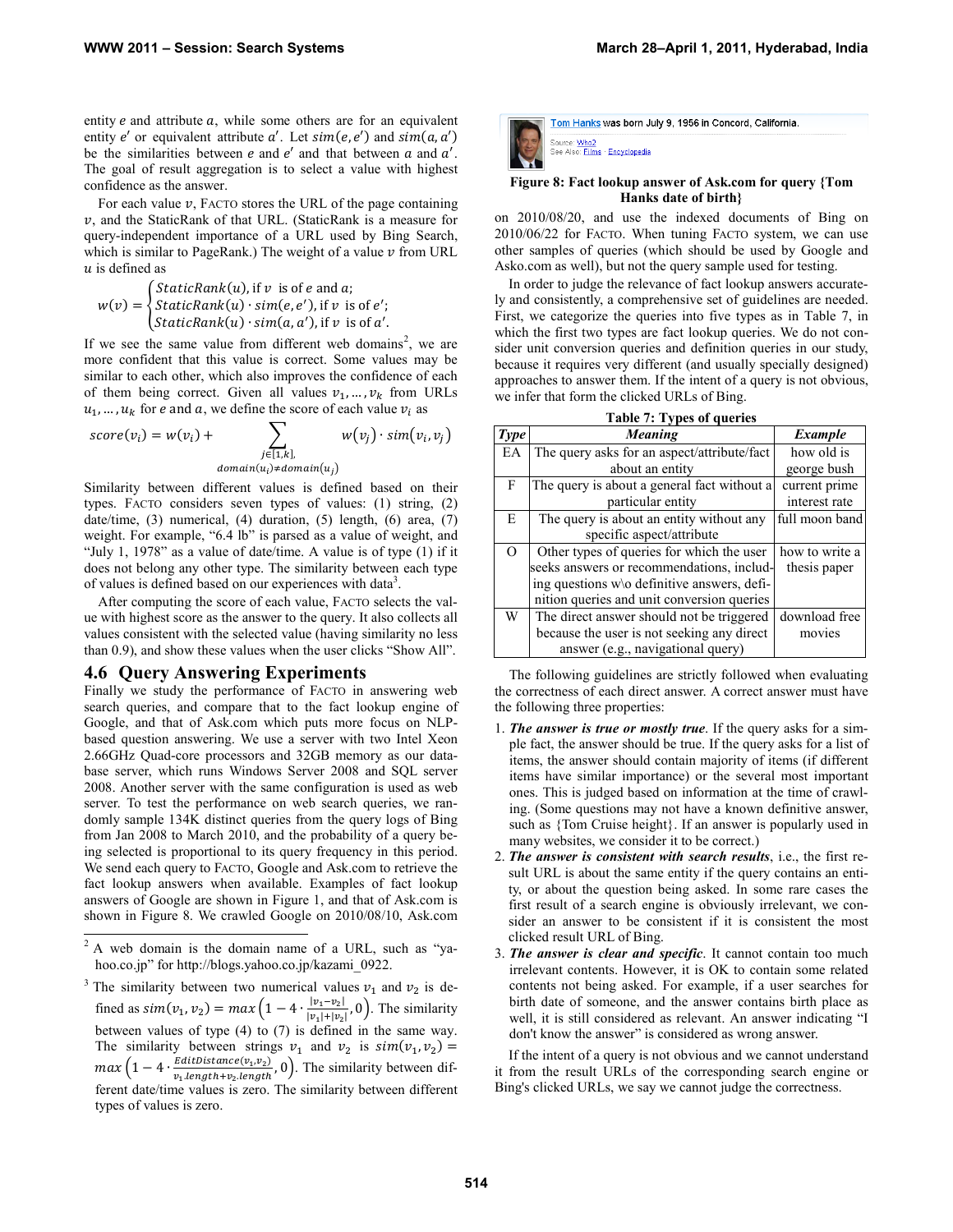Table 8 compares the precision and query coverage of fact lookup queries on Google, Ask.com, FACTO and FACTO without using equivalent attributes. We can see FACTO achieves higher precision and its query coverage is between Google and Ask.com. Detailed results are described below.

**Table 8: Accuracy of fact lookup answers of Google, Ask.com, FACTO and FACTO w\o equivalent attributes** 

|                  | Google | Ask.com   | <b>FACTO</b> | $\Gamma$ ACTO w $\circ$<br>equy-attr |
|------------------|--------|-----------|--------------|--------------------------------------|
| Precision        | 76.92% | $65.90\%$ | 80 17%       | 84.47%                               |
| #correct answers | 50     | 172       | 97           |                                      |

The accuracy of fact lookup answers of Google is shown in Table 9, where accuracy is defined by "#correct / (#correct + #wrong)". We also show the precision of fact lookup queries (EA+F), which is the number of fact lookup queries answered correctly divided by the number of queries triggering an answer that provides a fact. The false positives are caused by treating a non-fact-lookup query as a fact lookup query. Google has very few false positives, which shows it confines the triggering of its fact lookup answer very well. However, the value of its answer is sometimes inconsistent with the attribute. For example, for query {how old is george bush} it answers "george bush date of birth – 1946", although 1946 is not a date and the right answer should be "July 6, 1946". Majority of errors are simply incorrect answers, such as answering {ps3 release date} with "2010". We keep the result pages of Google with fact answers for our testing queries at http://lepton.research.microsoft.com/facto/doc/google\_answer.zip.

**Table 9: Accuracy of fact lookup answers of Google** 

| <i>Type</i>         | #queries | correct | wrong | cannot judge   | accuracy  |
|---------------------|----------|---------|-------|----------------|-----------|
| All                 | 72       | 51      | 15    |                | 77.27%    |
| EA                  | 67       | 49      | 13    |                | 79.03%    |
| F                   |          |         |       |                | 100%      |
| E                   |          |         |       |                | 33.33%    |
| ∩                   |          |         |       |                | N/A       |
| W                   |          |         |       |                | N/A       |
| fact lookup queries |          | correct | wrong | false positive | precision |
|                     |          | 50      | 13    |                | 76.92%    |

The accuracy of fact lookup answers of Ask.com is shown in Table 10. Ask.com shows fact lookup answer more often than Google and FACTO, which might be the cause for its lower precision. For example, it answers {food new york mets stadium} with "The New York Mets play at Citi Field", which is not what the user asks for. It gives impressive results for some hard fact lookup queries. For example, for query {raven symone gives birth} it answers "Raven-Symoné is not and has never been pregnant according to reports", which shows it knows what has not happened besides what has. The result pages of Ask.com with fact answers

|  | Table 10: Accuracy of fact lookup answers of Ask.com |
|--|------------------------------------------------------|
|  |                                                      |

| Type                | #queries | correct | wrong | cannot judge   | accuracy  |  |
|---------------------|----------|---------|-------|----------------|-----------|--|
| All                 | 410      | 284     | 119   |                | 70.47%    |  |
| EA                  | 202      | 145     | 55    |                | 72.50%    |  |
| F                   | 34       | 27      | 6     |                | 81.82%    |  |
| E                   | 34       | 20      | 14    |                | 58.82%    |  |
| O                   | 105      | 92      | 9     |                | 91.09%    |  |
| W                   | 35       | 0       | 35    |                | $0\%$     |  |
|                     |          |         |       |                |           |  |
| fact lookup queries |          | correct | wrong | false positive | precision |  |
|                     |          | 172     | 61    | 28             | 65.90%    |  |

| can | be | accessed                                                       |  |
|-----|----|----------------------------------------------------------------|--|
|     |    | http://lepton.research.microsoft.com/facto/doc/ask answer.zip. |  |

Table 11 shows the accuracy of FACTO. FACTO provides correct answer more often than the other two, although it has some false positives. For example, it answers {british publisher} with the publisher of book "The British". We summarize the results of the three engines at http://lepton.research.microsoft.com/facto/doc/ fact answer results.xlsx, and FACTO can be accessed at http://lepton.research.microsoft.com/facto/.

We also test the performance of FACTO without using equivalent entity names and that without using equivalent attribute names, as shown in Table 12 and Table 13. We can see equivalent entities are very important to FACTO, as both precision and query coverage drops when running without them. When not using equivalent attributes, precision increases and query coverage drops**.** 

**Table 11: Accuracy of fact lookup answers of FACTO**

| <b>Type</b>         | #queries | correct | wrong | cannot judge   | accuracy  |  |
|---------------------|----------|---------|-------|----------------|-----------|--|
| All                 | 124      | 97      | 24    |                | 80.17%    |  |
| EA                  | 117      | 97      |       |                | 85.09%    |  |
| F                   |          |         |       |                | N/A       |  |
| E                   | 6        |         |       |                | $0\%$     |  |
| Ω                   |          |         |       |                | $0\%$     |  |
| W                   |          |         |       |                | $0\%$     |  |
|                     |          |         |       |                |           |  |
| fact lookup queries |          | correct | wrong | false positive | precision |  |
|                     |          | 97      |       |                | 80.17%    |  |

**Table 12: FACTO w\o equivalent entities** 

| Type                | #queries | correct | wrong | cannot judge               | accuracy |
|---------------------|----------|---------|-------|----------------------------|----------|
| A11                 | 92       |         | 19    |                            | 78.89%   |
| ЕA                  | 88       |         | 15    |                            | 82.56%   |
|                     |          |         |       |                            |          |
|                     |          | correct | wrong | false positive   precision |          |
| fact lookup queries |          |         |       |                            | 78.89%   |

#### **Table 13: FACTO w\o equivalent attributes**

| Type | #queries            | correct | wrong | cannot judge               | accuracy |
|------|---------------------|---------|-------|----------------------------|----------|
| A11  | 104                 | 87      | 16    |                            | 84.47%   |
| ЕA   | 99                  | 87      |       |                            | 88.78%   |
|      |                     | correct | wrong | false positive   precision |          |
|      | fact lookup queries | 87      |       |                            | 84.47%   |

We analyze what kinds of errors are made by each engine. The errors are categorized as follows:

- (1) Wrong answer, such as answering "English" for {Turkey language}.
- (2) Incomplete answer, such as answering "2009" for {Diablo 3 release date}.
- (3) Answer is not for the query, such as answering "santa monica college founded – 1929" for {how santa monica college was founded}.
- (4) Entity query: The query is an entity and does not contain any attribute, such as {Microsoft publisher}.
- (5) Navigational query, such as {Lil Wayne myspace}.
- (6) Should not trigger answer for query, such as {watch free movies}.
- (7) Answer indicates "I don't know", such as answering "Conversion from hours to miles is not available."

The types of errors made by Google, Ask.com and FACTO are shown in Table 14. We can see wrong answers do not account for majority of the errors, and many errors are caused by failing to